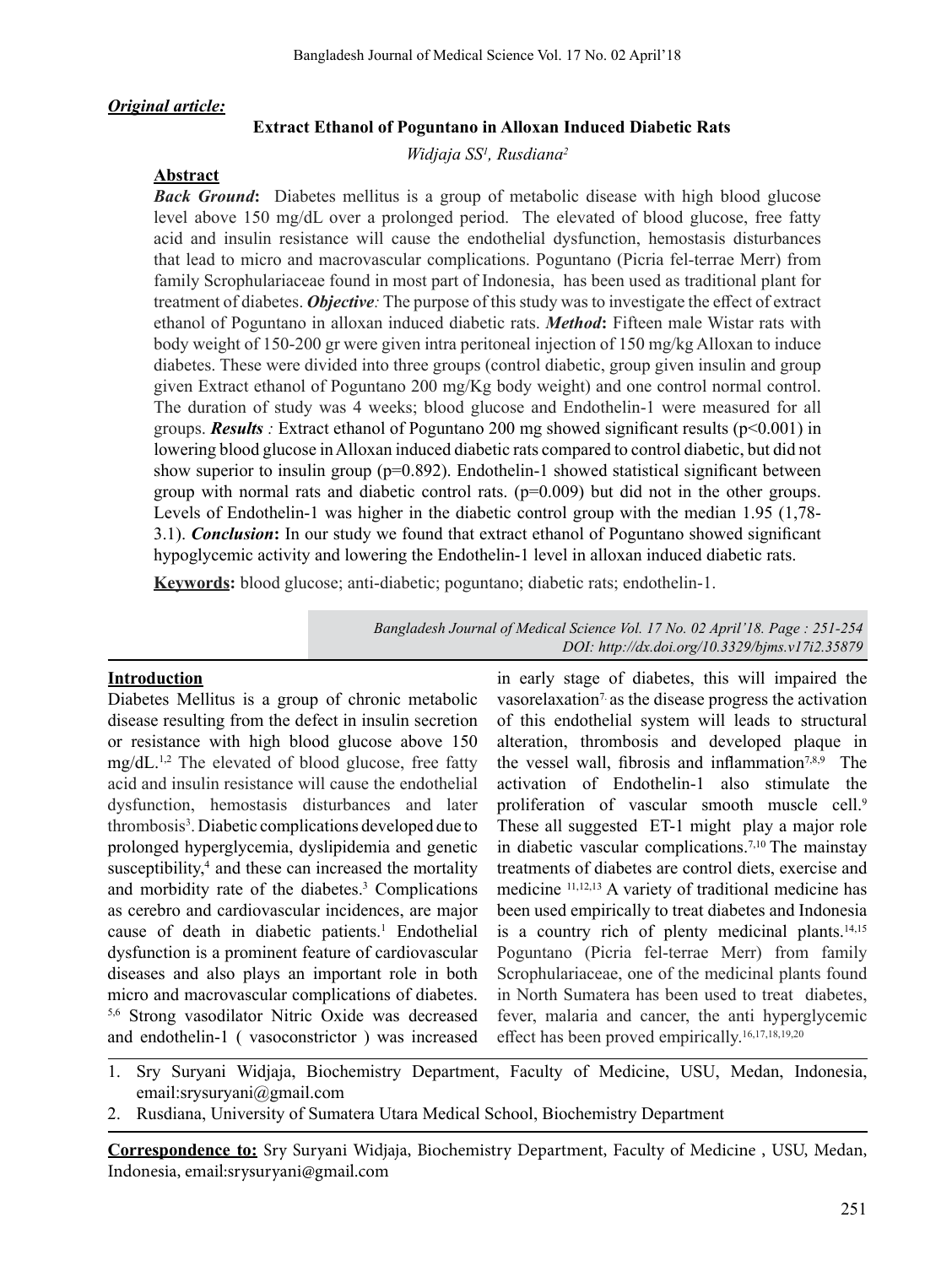The purpose of this study was to investigate the hypoglycemic and endothelial cell dysfunction of extract ethanol of Poguntano in alloxan induced diabetic rats.

# **Methods**

This is an experiment study using male Wistar rats 4-8 weeks, weight 150-250 gr, under ethical approval from committee ethics University of Sumatera Utara.

### **Preparation of Plants Extract**

Identification of Picria fel-terrae Lour. leaves was performed in Bogoriense Herbarium, LIPI, Jakarta, Indonesia. Extraction was done using maceration technique with ethanol  $96\%$ <sup>21</sup>

# **Animals and Treatment**

In this study fifteen wilstar male rats with body weight of 150-250 gr were given intra peritoneal injection of 150 mg/kg Alloxan monohydrate (Sigma Chemical Company) to induce diabetes. $22,23$ Alloxan (2, 4, 5, 6-tetraoxypyrimidine; 2, 4, 5, 6- pyrimidinetetrone) an oxygenated pyrimidin derivative when administered to rodents will destroys cell Beta selectively in pancreas causing insulin dependent diabetes also known as alloxan diabetes.<sup>24</sup> The alloxan diabetes was confirmed when blood sugar concentration above 200mg/dL.

Twenty wilstar male rats were divided into four groups:

Group I normal control rats with no treatment

Group 2 diabetic control rats with no treatment

Group 3 diabetic rats received 1 unit of lantus Insulin Group 4 diabetic rats received oral extraxt ethanol Poguntano 200 mg/kg

The duration of study was 4 weeks; blood glucose and Endothelin-1 were measured for all groups.

### **Statistical Analysis**

The data were analyzed using Analysis of variance (ANOVA),SPSS (Statistical Product and Service Solutions) 17.0.

# **Results**

**Table 1.** Blood glucose levels of alloxan-induced diabetic rats

| <b>Treatment Group</b> | $T0$ (mg/<br>dL | T1w<br>(mg/dL) | T4w<br>(mg/dL) |
|------------------------|-----------------|----------------|----------------|
| Control                | 102             | 93             | 95             |
| Diabetic control       | 374             | 271            | 312            |
| Group Insulin          | 583             | 430            | 197            |
| Poguntano 200 mg       | 435             | 209            | 133            |

In the group giving Extract ethanol Poguntano 200

mg, blood glucose started to come down after first week of treatment, and is better seen after four weeks of treatment.

| Table 2. Analysis one way anova of blood glucose |  |
|--------------------------------------------------|--|
| at week four after treatment                     |  |

|                  |                                              | n | Mean $\pm$ SD           |                   |
|------------------|----------------------------------------------|---|-------------------------|-------------------|
| Variabel Control |                                              |   | $3\quad 95.00 \pm 3.00$ | ${}_{\leq 0.001}$ |
|                  | Diabetic Control $3 \times 312.67 \pm 60.01$ |   |                         |                   |
|                  | Insulin                                      | 3 | $107.67 \pm 49.66$      |                   |
|                  | Poguntano 200<br>mg                          |   | $127.33 \pm 15.04$      |                   |

*one way anova. post-hoc* LSD: control vs control diabetes p<0.001; control vs insulin p=0.710; control vs poguntano 200 mg p=0.352; control diabetes vs insulin p<0.001; control diabetes vs poguntano 200 mg p<0.001; insulin vs poguntano 200 mg p= $0.566$ Extract ethanol of Poguntano 200 mg showed significant results (p<0.001) in lowering blood glucose in Alloxan induced diabetic rats at four week after treatment compared to control diabetic group without treatment, but did not show superior to insulin group (p=0.892).

**Table 3.** Analysis Kruskal Wallis for Endothelin-1

|                  |                  | $\mathbf n$ | Median<br>(Minimum-<br>maksimum) | p |
|------------------|------------------|-------------|----------------------------------|---|
| Variabel Control |                  |             | $0.05(0.00-0.22)$ 0.015          |   |
|                  | Control diabetes |             | $5\quad 1.95\ (1.78-3.10)$       |   |
|                  | Insulin          |             | $0.35(0.14-1.06)$                |   |
|                  | Poguntano 200 mg |             | $5 \quad 0.55(0.00-1.27)$        |   |

*Kruskal-Wallis. post-hoc Mann-Whitney test* : Control vs control diabetes p=0.009; Control vs insulin p=0.0161; Control vs poguntano 200 mg p=0.072; control diabetes vs insulin p=0.009; control diabetes vs poguntano 200 mg p=0.009; insulin vs poguntano 200 mg, p=0.917

Endothelin-1 showed statistical significant between group with normal rats and diabetic control rats. (p=0.009) but did not showed significant results in the other groups. Levels of Endothelin-1 were higher in the diabetic control group with the median 1.95 (1.78-3.1) than the other groups.

### **Discussion**

The main stay treatment of diabetes is diet, exercise and drugs. Drugs including insulin has been studied and used worldwide.Avariety of traditional medicine has been proved empirically in lowering the blood glucose. This study showed the effect of lowering blood glucose in diabetic rats with extract ethanol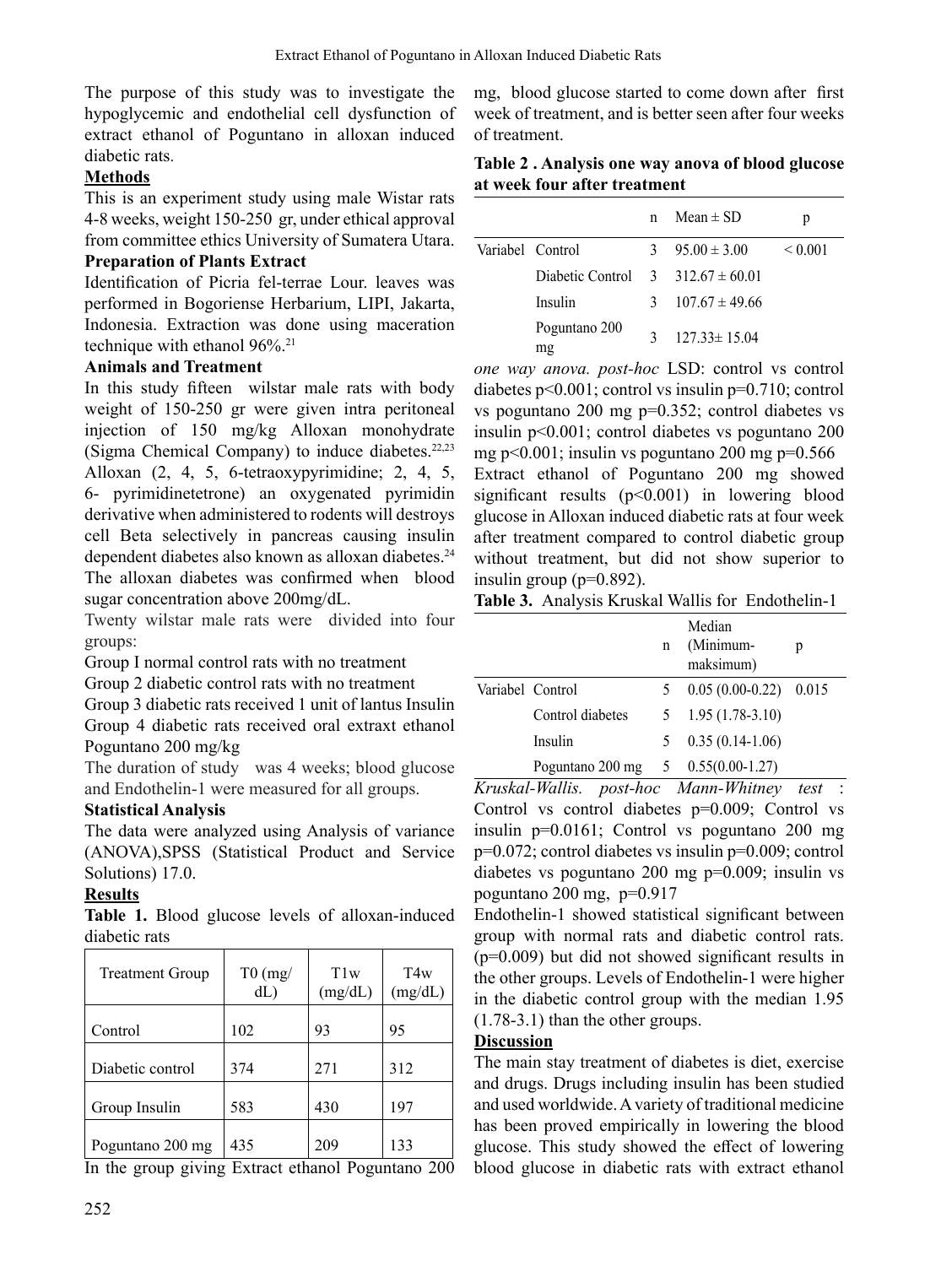Poguntano 200 mg at 4 weeks after induction, this has also been done by Urip et al, by using extract hexane of Poguntano in diabetic rats.<sup>16</sup> Endothelin-1 was higher in the group with diabetic without any treatment this has been proved also by Krasimir Kostov et al, they showed the elevated of serum endothelin-1 in diabetes type 2 patients.<sup>25</sup> In our study the extract ethanol of Poguntano also lowering the level of Endothelin-1 in alloxan induced diabetic rats, this showed a promising study to prevent endothelial dysfunction in alloxan induced diabetic rats

# **Conclusion**

In our study we have found that extract ethanol of Poguntano showed significant hypoglycemic activity and lowering the Endothelin-1 level in alloxan induced diabetic rats.

# **Conflict of interest:** None

# **Acknowledgments**

There is no conflict of interest. This study was supported under research grant BP-PTN USU.